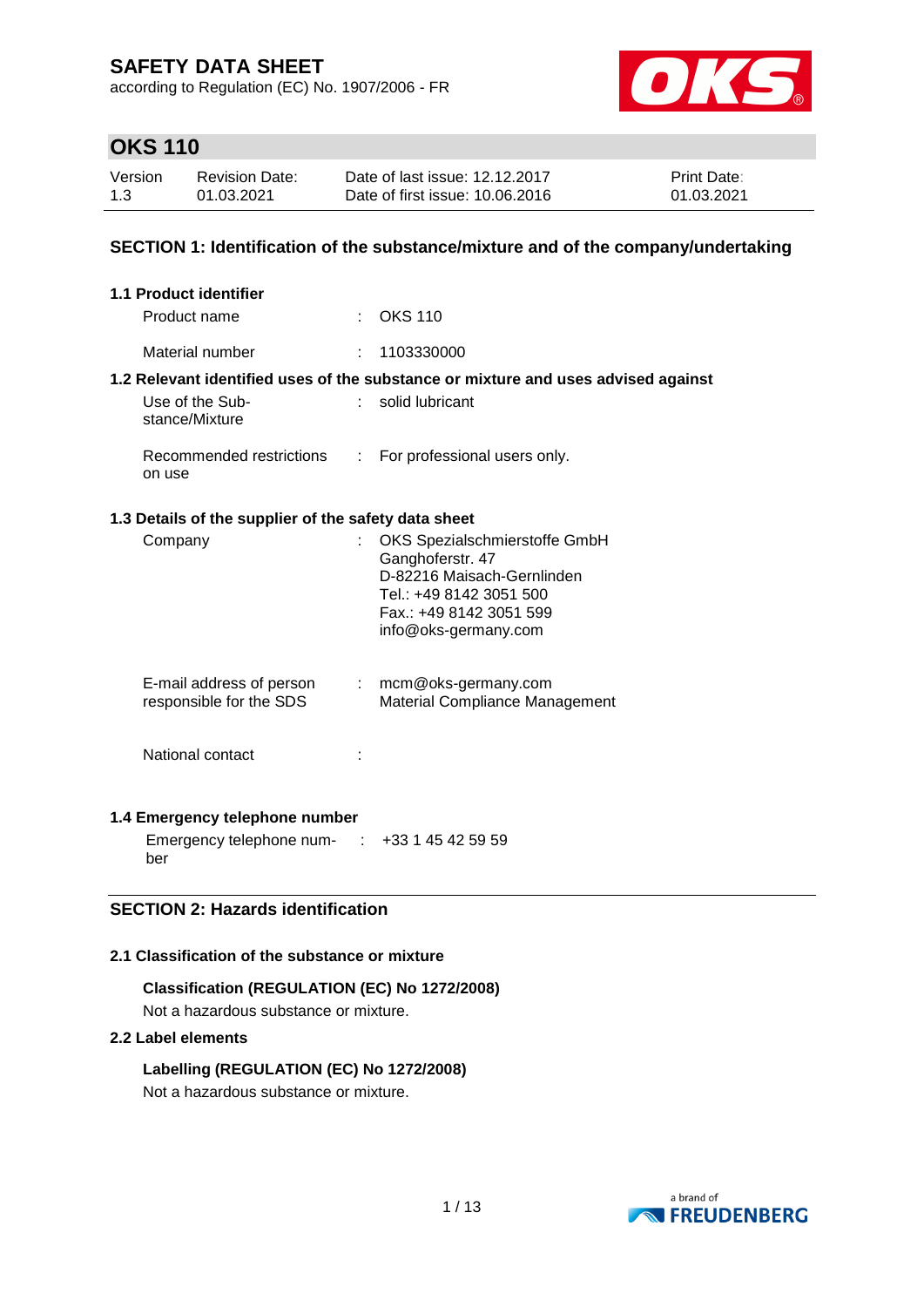according to Regulation (EC) No. 1907/2006 - FR



# **OKS 110**

| Version | <b>Revision Date:</b> | Date of last issue: 12.12.2017  | <b>Print Date:</b> |
|---------|-----------------------|---------------------------------|--------------------|
| 1.3     | 01.03.2021            | Date of first issue: 10.06.2016 | 01.03.2021         |

#### **2.3 Other hazards**

This substance/mixture contains no components considered to be either persistent, bioaccumulative and toxic (PBT), or very persistent and very bioaccumulative (vPvB) at levels of 0.1% or higher.

## **SECTION 3: Composition/information on ingredients**

#### **3.1 Substances**

| Chemical nature   | : Molybdenum disulfide   |
|-------------------|--------------------------|
| <b>Components</b> |                          |
| Remarks           | No hazardous ingredients |

## **SECTION 4: First aid measures**

#### **4.1 Description of first aid measures**

| If inhaled                                                      |  | Remove person to fresh air. If signs/symptoms continue, get<br>medical attention.<br>Keep patient warm and at rest.<br>If breathing is irregular or stopped, administer artificial respira-<br>tion. |  |  |  |
|-----------------------------------------------------------------|--|------------------------------------------------------------------------------------------------------------------------------------------------------------------------------------------------------|--|--|--|
| In case of skin contact                                         |  | Remove contaminated clothing. If irritation develops, get med-<br>ical attention.<br>In case of contact, immediately flush skin with plenty of water.                                                |  |  |  |
| In case of eye contact                                          |  | Rinse immediately with plenty of water, also under the eyelids,<br>for at least 10 minutes.<br>If eye irritation persists, consult a specialist.                                                     |  |  |  |
| If swallowed                                                    |  | Move the victim to fresh air.<br>Do not induce vomiting without medical advice.<br>Rinse mouth with water.                                                                                           |  |  |  |
| 4.2 Most important symptoms and effects, both acute and delayed |  |                                                                                                                                                                                                      |  |  |  |
| Symptoms                                                        |  | No information available.                                                                                                                                                                            |  |  |  |
| <b>Risks</b>                                                    |  | None known.                                                                                                                                                                                          |  |  |  |
|                                                                 |  | 4.3 Indication of any immediate medical attention and special treatment needed                                                                                                                       |  |  |  |

Treatment : No information available.

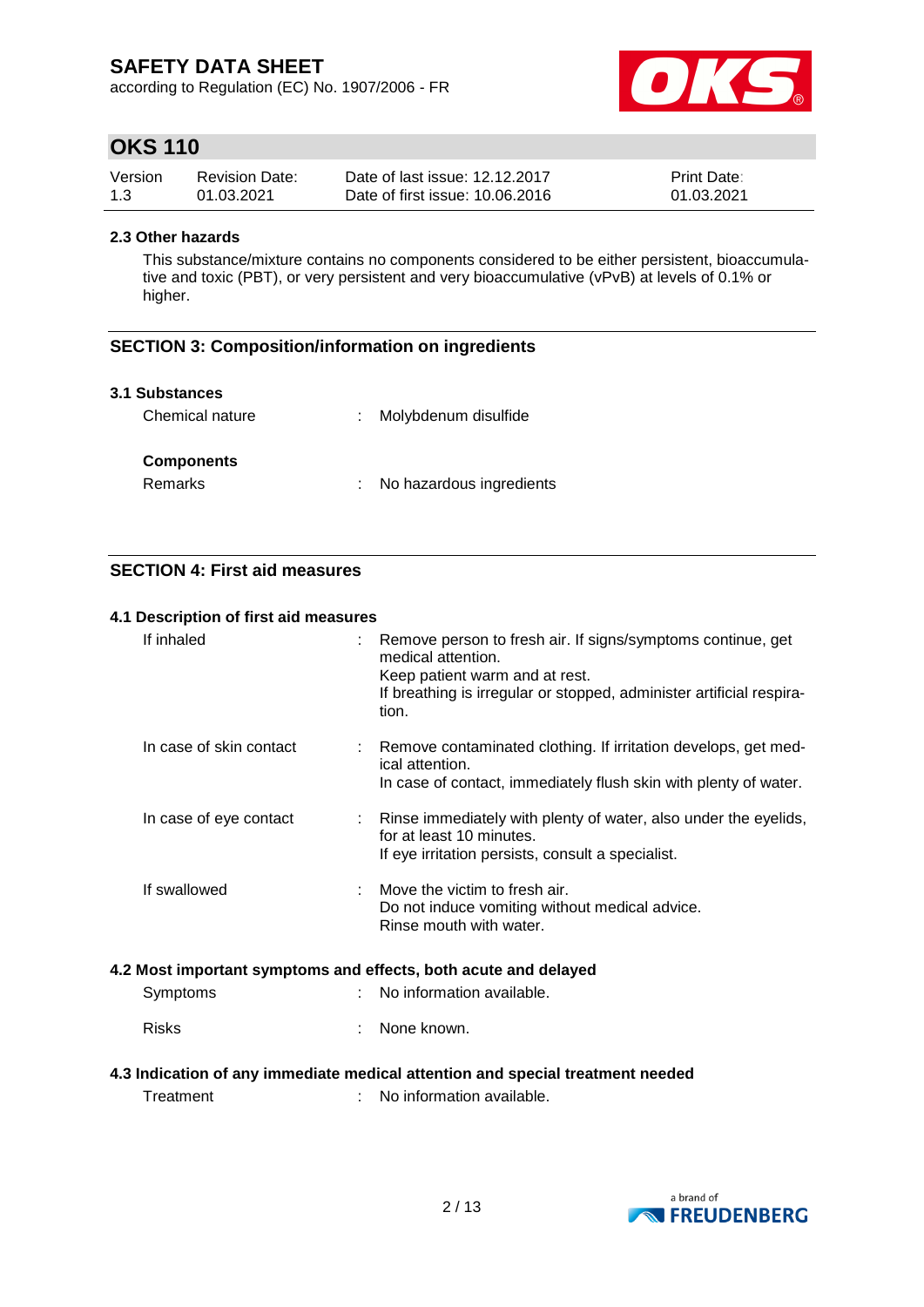according to Regulation (EC) No. 1907/2006 - FR



# **OKS 110**

| Version | <b>Revision Date:</b> | Date of last issue: 12.12.2017  | <b>Print Date:</b> |
|---------|-----------------------|---------------------------------|--------------------|
| 1.3     | 01.03.2021            | Date of first issue: 10.06.2016 | 01.03.2021         |

## **SECTION 5: Firefighting measures**

### **5.1 Extinguishing media**

| Suitable extinguishing media :                            | Use water spray, alcohol-resistant foam, dry chemical or car-<br>bon dioxide.                                                                                           |
|-----------------------------------------------------------|-------------------------------------------------------------------------------------------------------------------------------------------------------------------------|
| Unsuitable extinguishing<br>media                         | : High volume water jet                                                                                                                                                 |
| 5.2 Special hazards arising from the substance or mixture |                                                                                                                                                                         |
| Hazardous combustion prod- : Sulphur oxides<br>ucts       | Metal oxides                                                                                                                                                            |
| 5.3 Advice for firefighters                               |                                                                                                                                                                         |
| Special protective equipment :<br>for firefighters        | In the event of fire, wear self-contained breathing apparatus.<br>Use personal protective equipment. Exposure to decomposi-<br>tion products may be a hazard to health. |
| Further information                                       | Standard procedure for chemical fires.<br>Cool containers/tanks with water spray.                                                                                       |
|                                                           |                                                                                                                                                                         |

#### **SECTION 6: Accidental release measures**

#### **6.1 Personal precautions, protective equipment and emergency procedures**

| Personal precautions                 | : Evacuate personnel to safe areas.<br>Keep people away from and upwind of spill/leak.<br>Use the indicated respiratory protection if the occupational<br>exposure limit is exceeded and/or in case of product release<br>(dust).<br>Avoid dust formation.<br>Avoid breathing dust.<br>Refer to protective measures listed in sections 7 and 8. |
|--------------------------------------|-------------------------------------------------------------------------------------------------------------------------------------------------------------------------------------------------------------------------------------------------------------------------------------------------------------------------------------------------|
| <b>6.2 Environmental precautions</b> |                                                                                                                                                                                                                                                                                                                                                 |
| Environmental precautions            | : Try to prevent the material from entering drains or water<br>courses.<br>Prevent further leakage or spillage.<br>Local authorities should be advised if significant spillages<br>cannot be contained.                                                                                                                                         |

### **6.3 Methods and material for containment and cleaning up**

| Methods for cleaning up | : Clean up promptly by sweeping or vacuum.                       |
|-------------------------|------------------------------------------------------------------|
|                         | Keep in suitable, closed containers for disposal.                |
|                         | Avoid dispersal of dust in the air (i.e., clearing dust surfaces |
|                         | with compressed air).                                            |

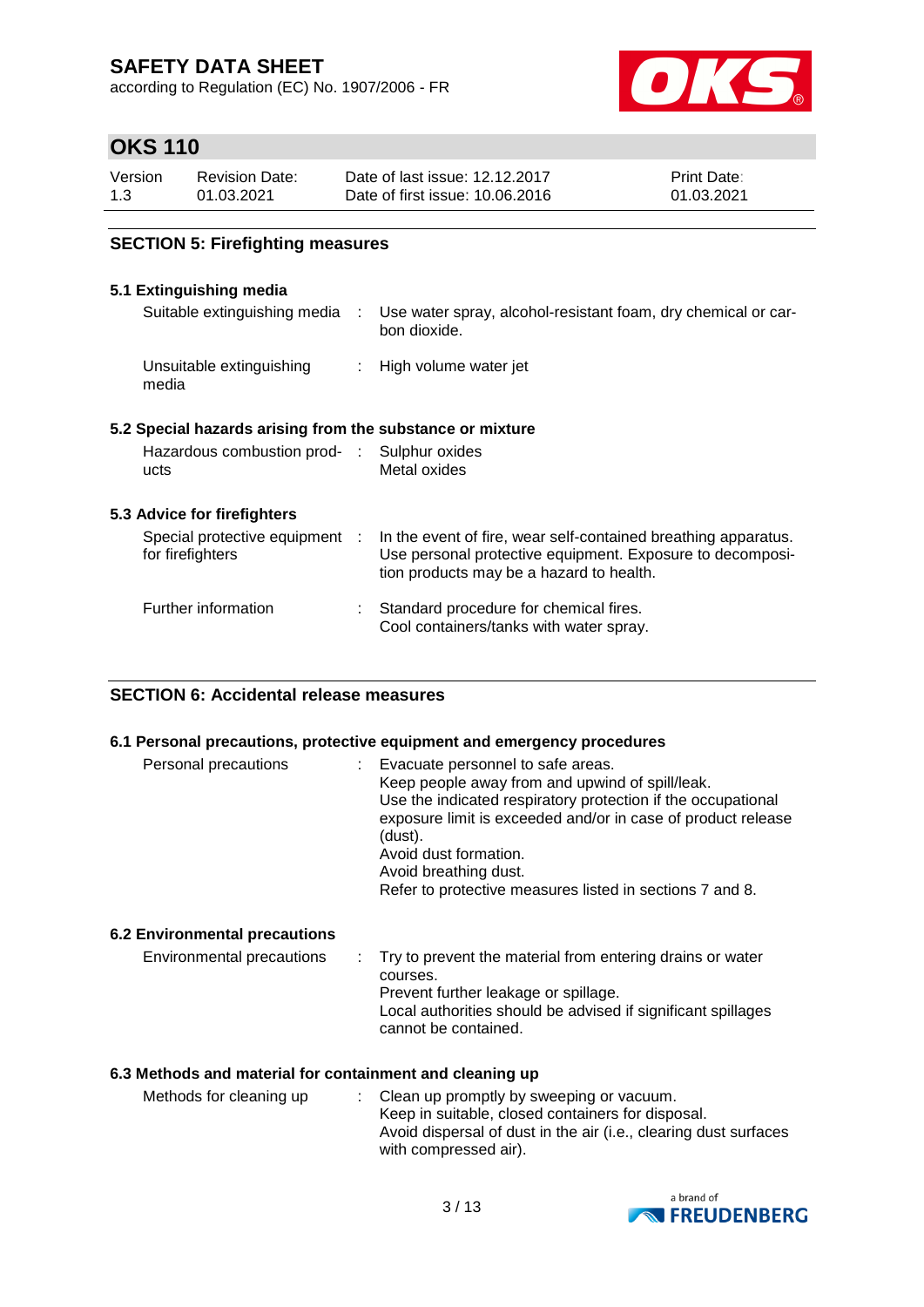according to Regulation (EC) No. 1907/2006 - FR



# **OKS 110**

| Version | <b>Revision Date:</b> | Date of last issue: 12.12.2017  | <b>Print Date:</b> |
|---------|-----------------------|---------------------------------|--------------------|
| 1.3     | 01.03.2021            | Date of first issue: 10.06.2016 | 01.03.2021         |

#### **6.4 Reference to other sections**

For personal protection see section 8.

## **SECTION 7: Handling and storage**

| 7.1 Precautions for safe handling                                |   |                                                                                                                                                                                                                                                                                                                                                                                                                                                                                                                            |
|------------------------------------------------------------------|---|----------------------------------------------------------------------------------------------------------------------------------------------------------------------------------------------------------------------------------------------------------------------------------------------------------------------------------------------------------------------------------------------------------------------------------------------------------------------------------------------------------------------------|
| Advice on safe handling                                          | ÷ | Do not use in areas without adequate ventilation.<br>Do not breathe vapours/dust.<br>In case of insufficient ventilation, wear suitable respiratory<br>equipment.<br>For personal protection see section 8.<br>Smoking, eating and drinking should be prohibited in the ap-<br>plication area.<br>Wash hands and face before breaks and immediately after<br>handling the product.<br>Ensure all equipment is electrically grounded before beginning<br>transfer operations.<br>Avoid dust accumulation in enclosed space. |
| Advice on protection against<br>fire and explosion               | ÷ | Avoid dust formation.                                                                                                                                                                                                                                                                                                                                                                                                                                                                                                      |
| Hygiene measures                                                 |   | Wash face, hands and any exposed skin thoroughly after<br>handling.                                                                                                                                                                                                                                                                                                                                                                                                                                                        |
| 7.2 Conditions for safe storage, including any incompatibilities |   |                                                                                                                                                                                                                                                                                                                                                                                                                                                                                                                            |
| Requirements for storage<br>areas and containers                 |   | Store in original container. Keep container closed when not in<br>use. Keep in a dry, cool and well-ventilated place. Containers<br>which are opened must be carefully resealed and kept upright<br>to prevent leakage. Electrical installations / working materials<br>must comply with the technological safety standards. Store in<br>accordance with the particular national regulations. Keep in<br>properly labelled containers.                                                                                     |
| 7.3 Specific end use(s)                                          |   |                                                                                                                                                                                                                                                                                                                                                                                                                                                                                                                            |

Specific use(s) : Specific instructions for handling, not required.

## **SECTION 8: Exposure controls/personal protection**

#### **8.1 Control parameters**

Contains no substances with occupational exposure limit values.

#### **8.2 Exposure controls**

**Engineering measures**

Local exhaust

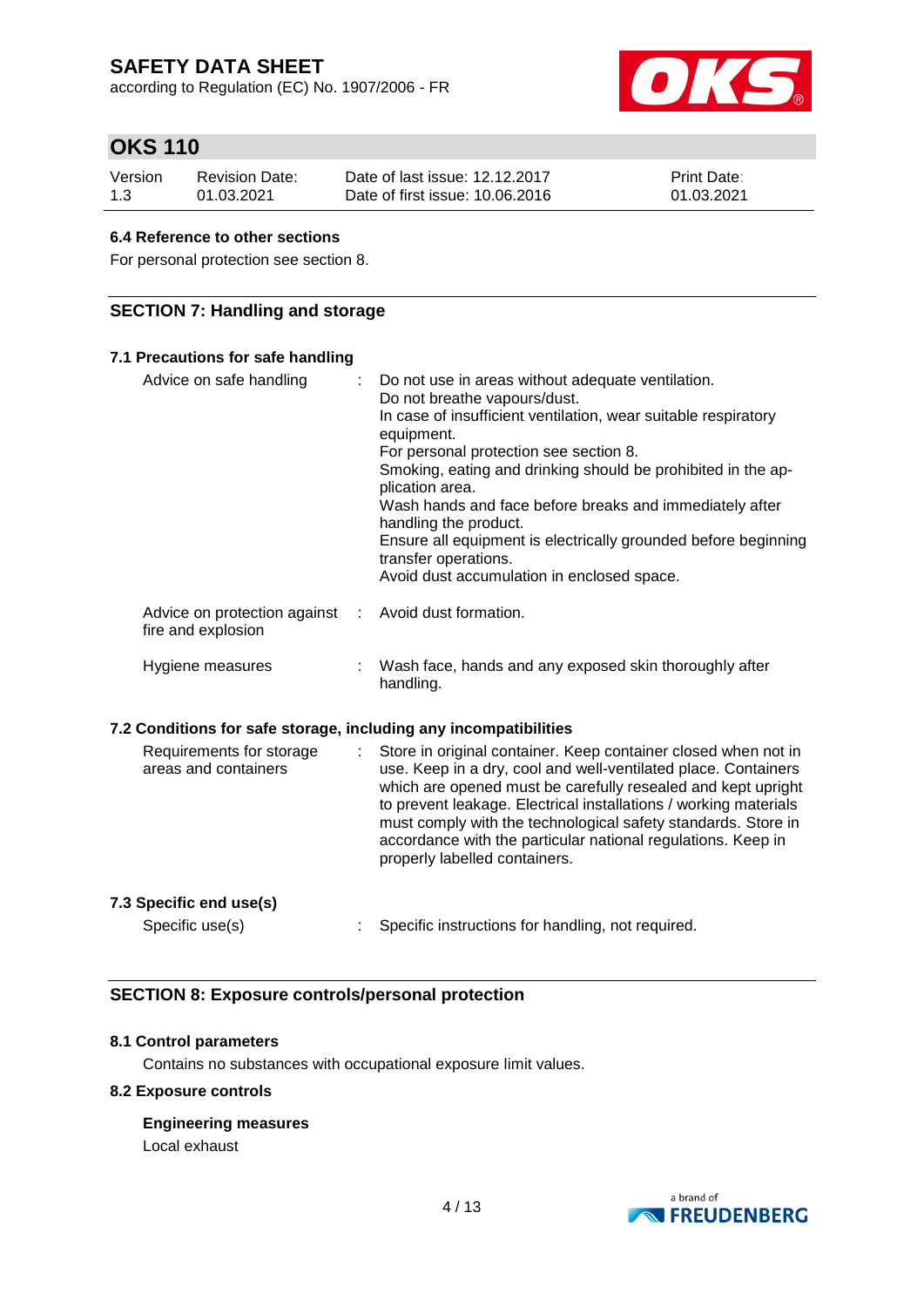according to Regulation (EC) No. 1907/2006 - FR



# **OKS 110**

| Version | Revision Date: | Date of last issue: 12.12.2017  | <b>Print Date:</b> |
|---------|----------------|---------------------------------|--------------------|
| 1.3     | 01.03.2021     | Date of first issue: 10.06.2016 | 01.03.2021         |

Ensure that dust-handling systems (such as exhaust ducts, dust collectors, vessels, and processing equipment) are designed in a manner to prevent the escape of dust into the work area (i.e., there is no leakage from the equipment).

| Personal protective equipment                                         |                                                                                                                                                                                                                                                                                                                                                                              |  |  |  |  |
|-----------------------------------------------------------------------|------------------------------------------------------------------------------------------------------------------------------------------------------------------------------------------------------------------------------------------------------------------------------------------------------------------------------------------------------------------------------|--|--|--|--|
| Eye protection<br>÷.                                                  | Safety glasses with side-shields                                                                                                                                                                                                                                                                                                                                             |  |  |  |  |
| Hand protection<br>Material<br>Break through time<br>Protective index | Nitrile rubber<br>$:$ > 10 min<br>$\therefore$ Class 1                                                                                                                                                                                                                                                                                                                       |  |  |  |  |
| Remarks                                                               | For prolonged or repeated contact use protective gloves. The<br>break through time depends amongst other things on the<br>material, the thickness and the type of glove and therefore<br>has to be measured for each case.<br>The selected protective gloves have to satisfy the specifica-<br>tions of Regulation (EU) 2016/425 and the standard EN 374<br>derived from it. |  |  |  |  |
| Respiratory protection                                                | Use the indicated respiratory protection if the occupational<br>exposure limit is exceeded and/or in case of product release<br>(dust).                                                                                                                                                                                                                                      |  |  |  |  |
| Filter type                                                           | P <sub>2</sub> filter                                                                                                                                                                                                                                                                                                                                                        |  |  |  |  |
| Protective measures                                                   | The type of protective equipment must be selected according<br>to the concentration and amount of the dangerous substance<br>at the specific workplace.<br>Choose body protection in relation to its type, to the concen-<br>tration and amount of dangerous substances, and to the spe-<br>cific work-place.                                                                |  |  |  |  |

## **SECTION 9: Physical and chemical properties**

#### **9.1 Information on basic physical and chemical properties**

| Appearance          |    | : powder          |
|---------------------|----|-------------------|
| Colour              | ÷. | grey              |
| Odour               |    | odourless         |
| Odour Threshold     | ÷  | No data available |
|                     |    |                   |
| рH                  | ÷. | Not applicable    |
| Melting point/range |    | : 1.185 °C        |

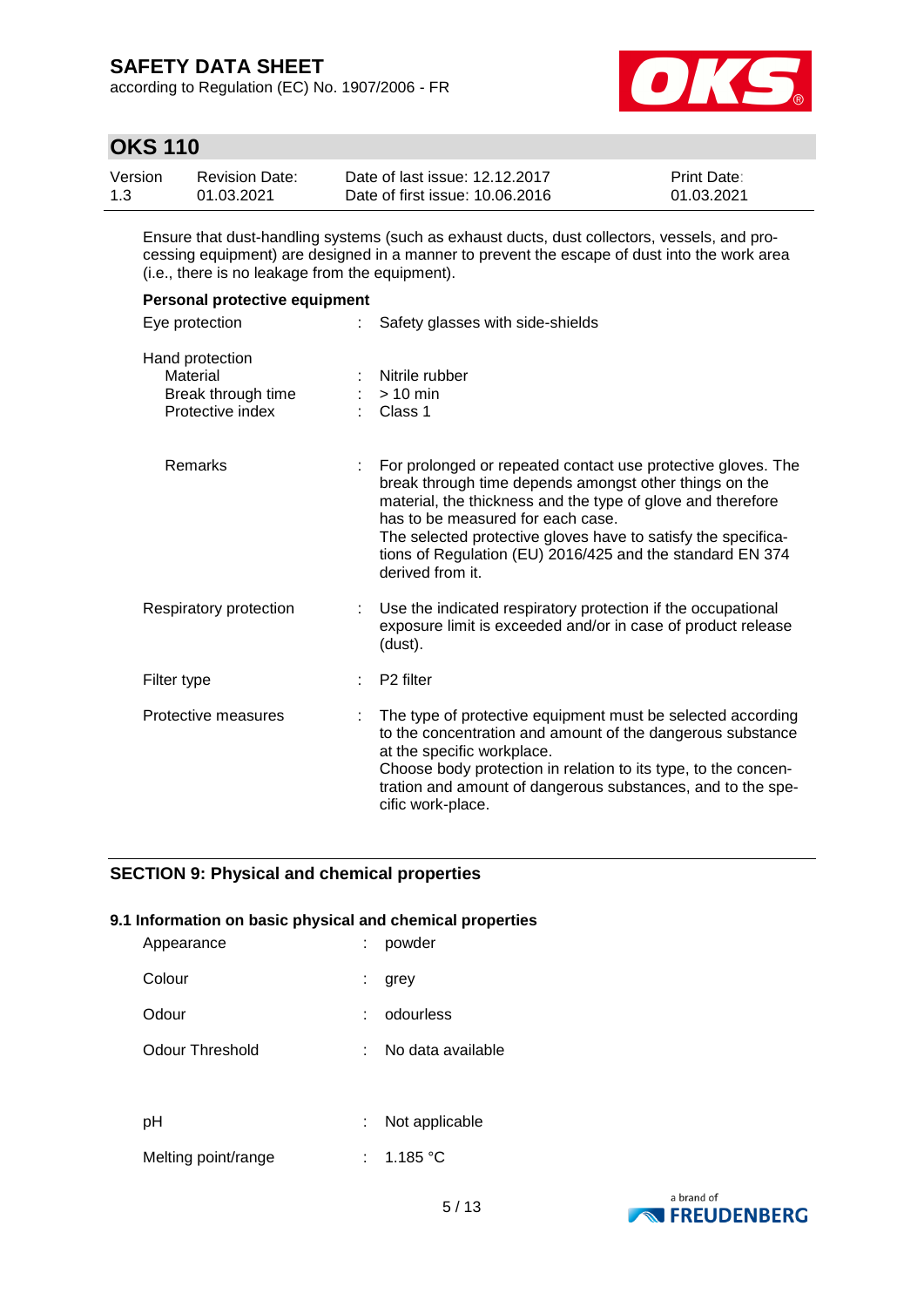according to Regulation (EC) No. 1907/2006 - FR



# **OKS 110**

| Version<br>1.3 |                                     | <b>Revision Date:</b><br>01.03.2021                 |                      | Date of last issue: 12.12.2017<br>Date of first issue: 10.06.2016 | Print Date:<br>01.03.2021 |
|----------------|-------------------------------------|-----------------------------------------------------|----------------------|-------------------------------------------------------------------|---------------------------|
|                |                                     |                                                     |                      |                                                                   |                           |
|                | Boiling point/boiling range         |                                                     |                      | No data available                                                 |                           |
|                | Flash point                         |                                                     |                      | Not applicable                                                    |                           |
|                |                                     | Evaporation rate                                    |                      | No data available                                                 |                           |
|                |                                     | Flammability (solid, gas)                           | ÷                    | Will not burn                                                     |                           |
|                |                                     | Upper explosion limit / Upper<br>flammability limit | ÷                    | No data available                                                 |                           |
|                |                                     | Lower explosion limit / Lower<br>flammability limit | ÷                    | 250.000 mg/m3                                                     |                           |
|                |                                     | Vapour pressure                                     |                      | < 0,001 hPa (20 °C)                                               |                           |
|                |                                     | Relative vapour density                             |                      | No data available                                                 |                           |
|                | Density                             |                                                     |                      | 4,80 g/cm3<br>(20 °C)                                             |                           |
|                | <b>Bulk density</b>                 |                                                     |                      | 400 - 1.400 kg/m3                                                 |                           |
|                | Solubility(ies)<br>Water solubility |                                                     |                      | insoluble                                                         |                           |
|                |                                     | Solubility in other solvents                        | $\ddot{\phantom{a}}$ | No data available                                                 |                           |
|                |                                     | Partition coefficient: n-<br>octanol/water          |                      | No data available                                                 |                           |
|                |                                     | Auto-ignition temperature                           |                      | 520 °C                                                            |                           |
|                |                                     | Decomposition temperature                           | ÷                    | No data available                                                 |                           |
|                | Viscosity                           | Viscosity, dynamic                                  |                      | No data available                                                 |                           |
|                |                                     | Viscosity, kinematic                                |                      | No data available                                                 |                           |
|                |                                     | <b>Explosive properties</b>                         |                      | Not explosive                                                     |                           |
|                |                                     | Oxidizing properties                                |                      | No data available                                                 |                           |
|                |                                     | 9.2 Other information                               |                      |                                                                   |                           |
|                |                                     | Sublimation point                                   |                      | No data available                                                 |                           |
|                | Self-ignition                       |                                                     |                      | No data available                                                 |                           |

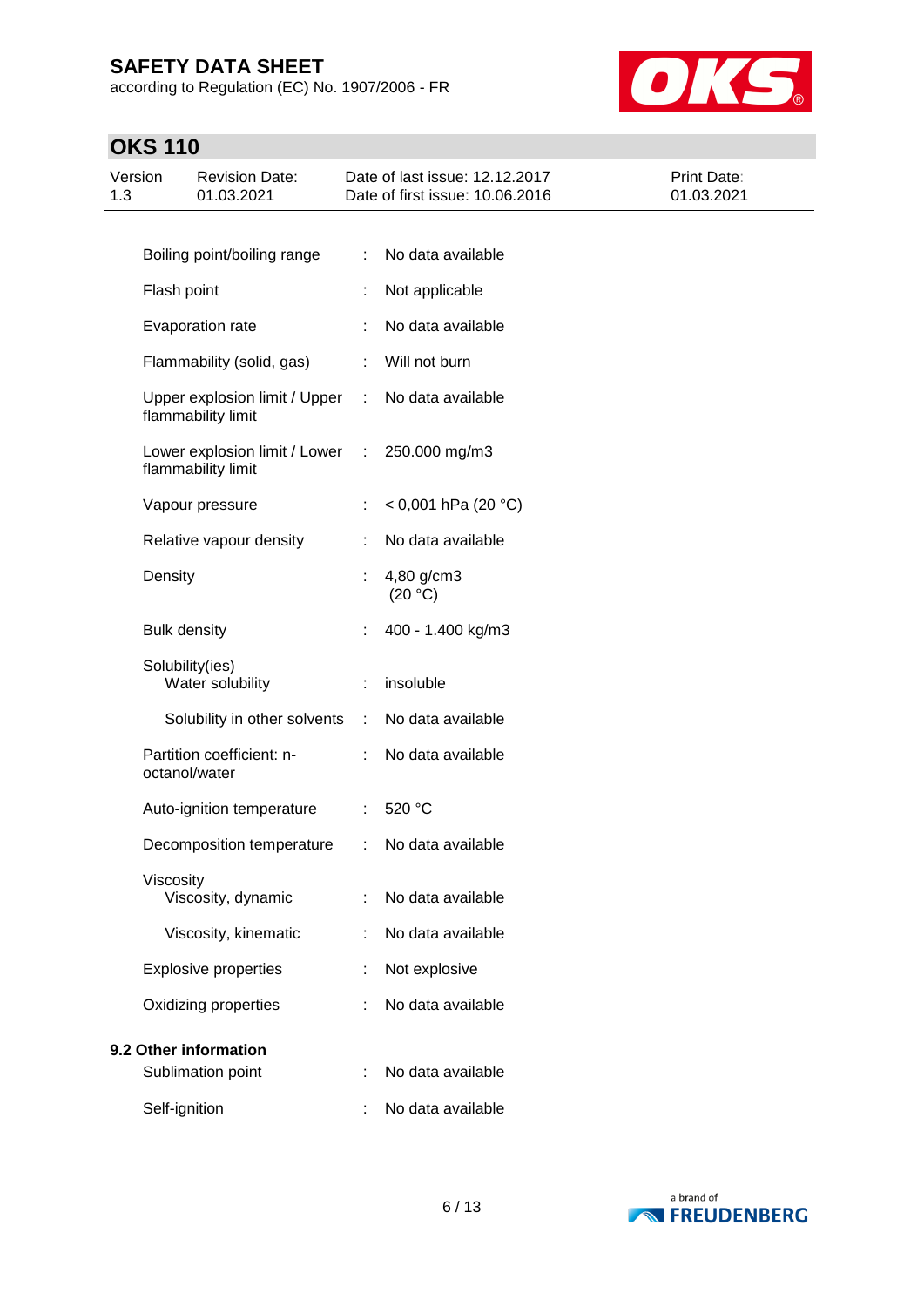according to Regulation (EC) No. 1907/2006 - FR



# **OKS 110**

| Version | Revision Date: | Date of last issue: 12.12.2017  | <b>Print Date:</b> |
|---------|----------------|---------------------------------|--------------------|
| 1.3     | 01.03.2021     | Date of first issue: 10.06.2016 | 01.03.2021         |

## **SECTION 10: Stability and reactivity**

#### **10.1 Reactivity**

No hazards to be specially mentioned.

#### **10.2 Chemical stability**

Stable under normal conditions.

#### **10.3 Possibility of hazardous reactions**

| Hazardous reactions | Dust can form an explosive mixture in air. |
|---------------------|--------------------------------------------|
|                     |                                            |

#### **10.4 Conditions to avoid**

Conditions to avoid : No conditions to be specially mentioned.

#### **10.5 Incompatible materials**

Materials to avoid : No materials to be especially mentioned.

#### **10.6 Hazardous decomposition products**

No decomposition if stored and applied as directed.

## **SECTION 11: Toxicological information**

## **11.1 Information on toxicological effects**

# **Acute toxicity**

| <b>Product:</b>                   |                                                                                                                                                    |  |  |  |  |  |
|-----------------------------------|----------------------------------------------------------------------------------------------------------------------------------------------------|--|--|--|--|--|
| Acute oral toxicity               | : Remarks: This information is not available.                                                                                                      |  |  |  |  |  |
| Acute inhalation toxicity         | Symptoms: Inhalation may provoke the following symptoms:,<br>Respiratory disorder, Dust may cause sore throat and pains in<br>the lungs and chest. |  |  |  |  |  |
| Acute dermal toxicity             | : Remarks: This information is not available.                                                                                                      |  |  |  |  |  |
| <b>Skin corrosion/irritation</b>  |                                                                                                                                                    |  |  |  |  |  |
| <b>Product:</b>                   |                                                                                                                                                    |  |  |  |  |  |
| Remarks                           | This information is not available.                                                                                                                 |  |  |  |  |  |
| Serious eye damage/eye irritation |                                                                                                                                                    |  |  |  |  |  |
| <b>Product:</b>                   |                                                                                                                                                    |  |  |  |  |  |

| Remarks |  | Contact with eyes may cause irritation. |  |
|---------|--|-----------------------------------------|--|
|---------|--|-----------------------------------------|--|

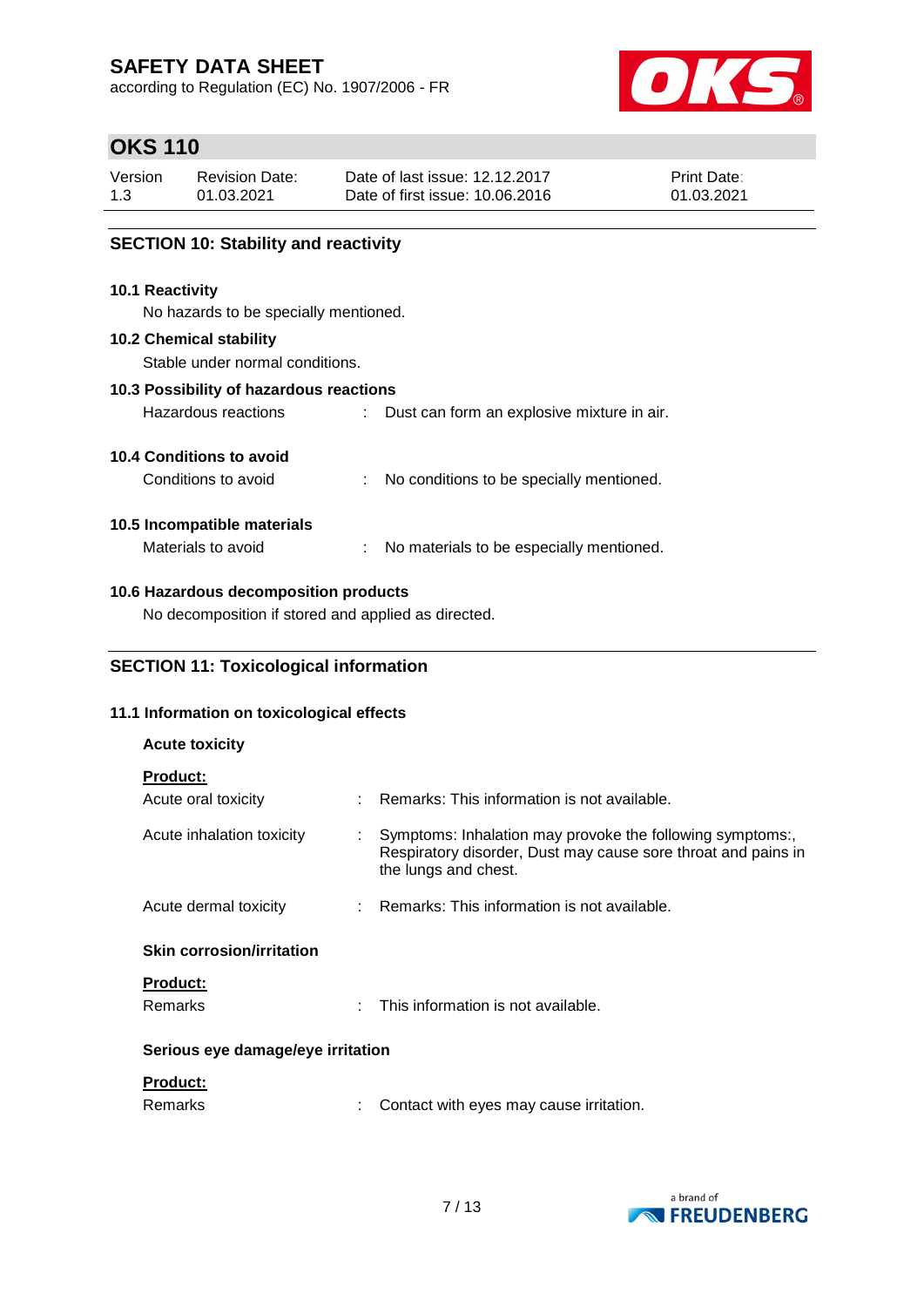according to Regulation (EC) No. 1907/2006 - FR



# **OKS 110**

| Respiratory or skin sensitisation<br>Product:<br>Remarks<br>This information is not available.<br>÷.<br><b>Germ cell mutagenicity</b><br>Product:<br>: Remarks: No data available<br>Genotoxicity in vitro<br>Remarks: No data available<br>Genotoxicity in vivo<br>$\mathcal{L}$<br>Carcinogenicity<br>Product:<br>Remarks<br>No data available<br><b>Reproductive toxicity</b><br>Product:<br>Effects on fertility<br>Remarks: No data available<br>$\mathbb{Z}^{\times}$<br>Effects on foetal develop-<br>$\mathcal{L}^{\mathcal{L}}$<br>Remarks: No data available<br>ment<br><b>Repeated dose toxicity</b><br>Product:<br>Remarks<br>This information is not available.<br>÷<br><b>Aspiration toxicity</b><br><b>Product:</b><br>This information is not available.<br><b>Further information</b><br>Product:<br>Remarks<br>Prolonged or repeated inhalation may cause damage to the<br>lungs. | Version<br><b>Revision Date:</b><br>1.3<br>01.03.2021 |  | Date of last issue: 12.12.2017<br><b>Print Date:</b><br>Date of first issue: 10.06.2016<br>01.03.2021 |  |  |  |
|-----------------------------------------------------------------------------------------------------------------------------------------------------------------------------------------------------------------------------------------------------------------------------------------------------------------------------------------------------------------------------------------------------------------------------------------------------------------------------------------------------------------------------------------------------------------------------------------------------------------------------------------------------------------------------------------------------------------------------------------------------------------------------------------------------------------------------------------------------------------------------------------------------|-------------------------------------------------------|--|-------------------------------------------------------------------------------------------------------|--|--|--|
|                                                                                                                                                                                                                                                                                                                                                                                                                                                                                                                                                                                                                                                                                                                                                                                                                                                                                                     |                                                       |  |                                                                                                       |  |  |  |
|                                                                                                                                                                                                                                                                                                                                                                                                                                                                                                                                                                                                                                                                                                                                                                                                                                                                                                     |                                                       |  |                                                                                                       |  |  |  |
|                                                                                                                                                                                                                                                                                                                                                                                                                                                                                                                                                                                                                                                                                                                                                                                                                                                                                                     |                                                       |  |                                                                                                       |  |  |  |
|                                                                                                                                                                                                                                                                                                                                                                                                                                                                                                                                                                                                                                                                                                                                                                                                                                                                                                     |                                                       |  |                                                                                                       |  |  |  |
|                                                                                                                                                                                                                                                                                                                                                                                                                                                                                                                                                                                                                                                                                                                                                                                                                                                                                                     |                                                       |  |                                                                                                       |  |  |  |
|                                                                                                                                                                                                                                                                                                                                                                                                                                                                                                                                                                                                                                                                                                                                                                                                                                                                                                     |                                                       |  |                                                                                                       |  |  |  |
|                                                                                                                                                                                                                                                                                                                                                                                                                                                                                                                                                                                                                                                                                                                                                                                                                                                                                                     |                                                       |  |                                                                                                       |  |  |  |
|                                                                                                                                                                                                                                                                                                                                                                                                                                                                                                                                                                                                                                                                                                                                                                                                                                                                                                     |                                                       |  |                                                                                                       |  |  |  |
|                                                                                                                                                                                                                                                                                                                                                                                                                                                                                                                                                                                                                                                                                                                                                                                                                                                                                                     |                                                       |  |                                                                                                       |  |  |  |
|                                                                                                                                                                                                                                                                                                                                                                                                                                                                                                                                                                                                                                                                                                                                                                                                                                                                                                     |                                                       |  |                                                                                                       |  |  |  |
|                                                                                                                                                                                                                                                                                                                                                                                                                                                                                                                                                                                                                                                                                                                                                                                                                                                                                                     |                                                       |  |                                                                                                       |  |  |  |
|                                                                                                                                                                                                                                                                                                                                                                                                                                                                                                                                                                                                                                                                                                                                                                                                                                                                                                     |                                                       |  |                                                                                                       |  |  |  |
|                                                                                                                                                                                                                                                                                                                                                                                                                                                                                                                                                                                                                                                                                                                                                                                                                                                                                                     |                                                       |  |                                                                                                       |  |  |  |
|                                                                                                                                                                                                                                                                                                                                                                                                                                                                                                                                                                                                                                                                                                                                                                                                                                                                                                     |                                                       |  |                                                                                                       |  |  |  |
|                                                                                                                                                                                                                                                                                                                                                                                                                                                                                                                                                                                                                                                                                                                                                                                                                                                                                                     |                                                       |  |                                                                                                       |  |  |  |
|                                                                                                                                                                                                                                                                                                                                                                                                                                                                                                                                                                                                                                                                                                                                                                                                                                                                                                     |                                                       |  |                                                                                                       |  |  |  |
|                                                                                                                                                                                                                                                                                                                                                                                                                                                                                                                                                                                                                                                                                                                                                                                                                                                                                                     |                                                       |  |                                                                                                       |  |  |  |
|                                                                                                                                                                                                                                                                                                                                                                                                                                                                                                                                                                                                                                                                                                                                                                                                                                                                                                     |                                                       |  |                                                                                                       |  |  |  |
|                                                                                                                                                                                                                                                                                                                                                                                                                                                                                                                                                                                                                                                                                                                                                                                                                                                                                                     |                                                       |  |                                                                                                       |  |  |  |
|                                                                                                                                                                                                                                                                                                                                                                                                                                                                                                                                                                                                                                                                                                                                                                                                                                                                                                     |                                                       |  |                                                                                                       |  |  |  |

## **SECTION 12: Ecological information**

#### **12.1 Toxicity**

### **Product:**

Toxicity to fish : Remarks: No data available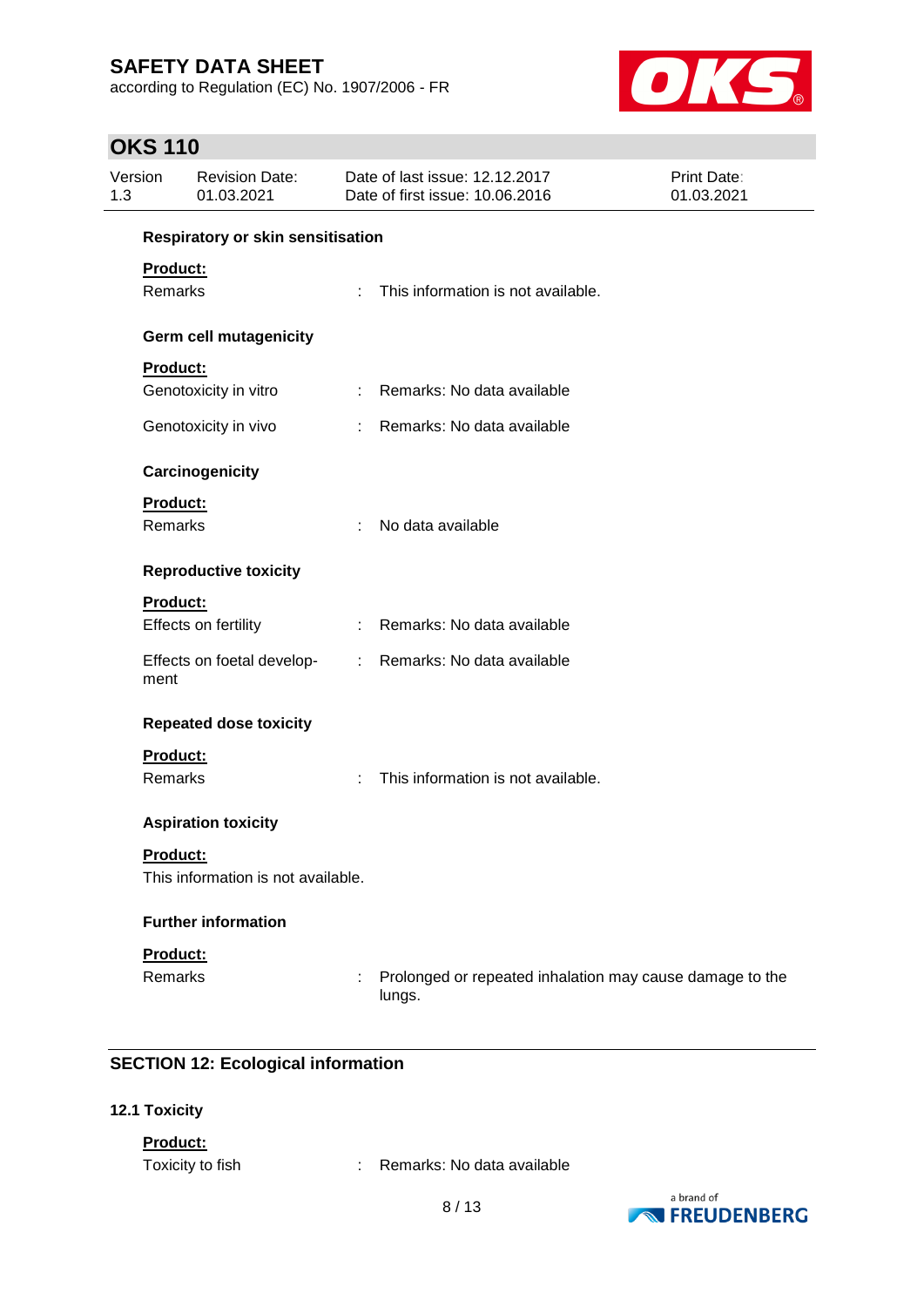according to Regulation (EC) No. 1907/2006 - FR



# **OKS 110**

| 1.3 | Version         | <b>Revision Date:</b><br>01.03.2021                |                            | Date of last issue: 12.12.2017<br>Date of first issue: 10.06.2016                                                                                                                                          | <b>Print Date:</b><br>01.03.2021 |
|-----|-----------------|----------------------------------------------------|----------------------------|------------------------------------------------------------------------------------------------------------------------------------------------------------------------------------------------------------|----------------------------------|
|     |                 |                                                    |                            |                                                                                                                                                                                                            |                                  |
|     |                 | aquatic invertebrates                              |                            | Toxicity to daphnia and other : Remarks: No data available                                                                                                                                                 |                                  |
|     | plants          | Toxicity to algae/aquatic                          | t.                         | Remarks: No data available                                                                                                                                                                                 |                                  |
|     |                 | Toxicity to microorganisms                         |                            | Remarks: No data available                                                                                                                                                                                 |                                  |
|     |                 | 12.2 Persistence and degradability                 |                            |                                                                                                                                                                                                            |                                  |
|     | <b>Product:</b> |                                                    |                            |                                                                                                                                                                                                            |                                  |
|     |                 | Biodegradability                                   |                            | Remarks: No data available                                                                                                                                                                                 |                                  |
|     | ity             |                                                    |                            | Physico-chemical removabil- : Remarks: No data available                                                                                                                                                   |                                  |
|     |                 | 12.3 Bioaccumulative potential                     |                            |                                                                                                                                                                                                            |                                  |
|     | <b>Product:</b> |                                                    |                            |                                                                                                                                                                                                            |                                  |
|     |                 | <b>Bioaccumulation</b>                             |                            | Remarks: This substance is not considered to be persistent,<br>bioaccumulating and toxic (PBT).<br>This substance is not considered to be very persistent and<br>very bioaccumulating (vPvB).              |                                  |
|     |                 | 12.4 Mobility in soil                              |                            |                                                                                                                                                                                                            |                                  |
|     | <b>Product:</b> |                                                    |                            |                                                                                                                                                                                                            |                                  |
|     | Mobility        |                                                    |                            | Remarks: No data available                                                                                                                                                                                 |                                  |
|     |                 | Distribution among environ-<br>mental compartments |                            | Remarks: No data available                                                                                                                                                                                 |                                  |
|     |                 | 12.5 Results of PBT and vPvB assessment            |                            |                                                                                                                                                                                                            |                                  |
|     | Product:        |                                                    |                            |                                                                                                                                                                                                            |                                  |
|     | Assessment      |                                                    |                            | This substance/mixture contains no components considered<br>to be either persistent, bioaccumulative and toxic (PBT), or<br>very persistent and very bioaccumulative (vPvB) at levels of<br>0.1% or higher |                                  |
|     |                 | 12.6 Other adverse effects                         |                            |                                                                                                                                                                                                            |                                  |
|     | <b>Product:</b> |                                                    |                            |                                                                                                                                                                                                            |                                  |
|     | mation          | Additional ecological infor-                       | $\mathcal{L}^{\text{max}}$ | No information on ecology is available.                                                                                                                                                                    |                                  |
|     |                 |                                                    |                            |                                                                                                                                                                                                            |                                  |

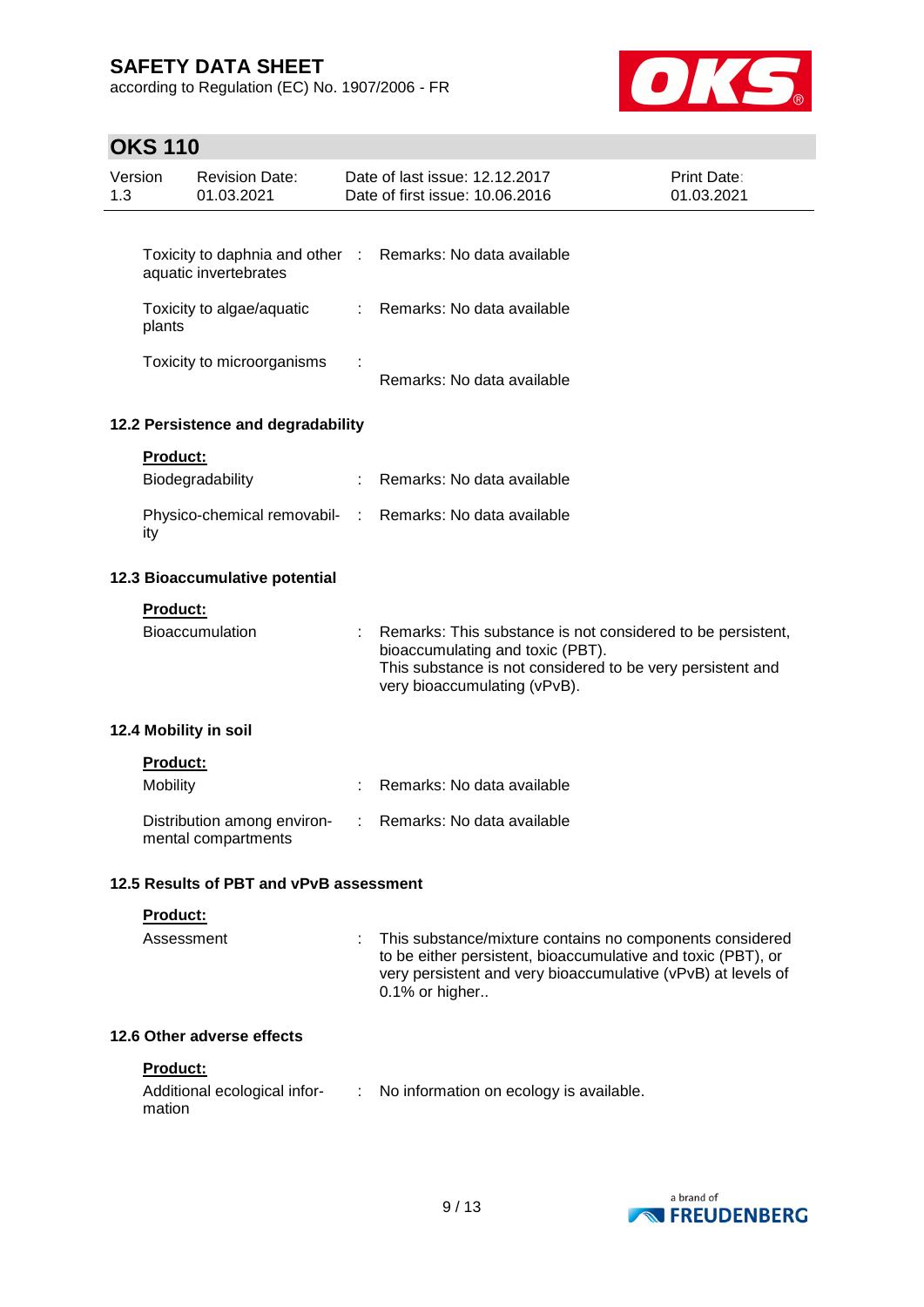according to Regulation (EC) No. 1907/2006 - FR



# **OKS 110**

| Version | <b>Revision Date:</b> | Date of last issue: 12.12.2017  | <b>Print Date:</b> |
|---------|-----------------------|---------------------------------|--------------------|
| 1.3     | 01.03.2021            | Date of first issue: 10.06.2016 | 01.03.2021         |

## **SECTION 13: Disposal considerations**

| 13.1 Waste treatment methods<br>Product |                           | The product should not be allowed to enter drains, water<br>courses or the soil.                                                                                       |
|-----------------------------------------|---------------------------|------------------------------------------------------------------------------------------------------------------------------------------------------------------------|
|                                         |                           | Waste codes should be assigned by the user based on the<br>application for which the product was used.                                                                 |
| Contaminated packaging                  | $\mathbb{Z}^{\mathbb{Z}}$ | Packaging that is not properly emptied must be disposed of as<br>the unused product.<br>Dispose of waste product or used containers according to<br>local regulations. |
|                                         |                           | The following Waste Codes are only suggestions:                                                                                                                        |
| Waste Code                              | ÷.                        | unused product<br>06 06 03, wastes containing sulphides other than those men-<br>tioned in 06 06 02                                                                    |
|                                         |                           | uncleaned packagings<br>15 01 10, packaging containing residues of or contaminated<br>by hazardous substances                                                          |

## **SECTION 14: Transport information**

#### **14.1 UN number**

| <b>ADN</b>                      |    | Not regulated as a dangerous good |  |
|---------------------------------|----|-----------------------------------|--|
| <b>ADR</b>                      | t. | Not regulated as a dangerous good |  |
| <b>RID</b>                      | ÷  | Not regulated as a dangerous good |  |
| <b>IMDG</b>                     |    | Not regulated as a dangerous good |  |
| IATA                            |    | Not regulated as a dangerous good |  |
| 14.2 UN proper shipping name    |    |                                   |  |
| <b>ADN</b>                      |    | Not regulated as a dangerous good |  |
| <b>ADR</b>                      | t  | Not regulated as a dangerous good |  |
| <b>RID</b>                      |    | Not regulated as a dangerous good |  |
| <b>IMDG</b>                     |    | Not regulated as a dangerous good |  |
| IATA                            | t  | Not regulated as a dangerous good |  |
| 14.3 Transport hazard class(es) |    |                                   |  |
| <b>ADN</b>                      |    | Not regulated as a dangerous good |  |
| <b>ADR</b>                      |    | Not regulated as a dangerous good |  |

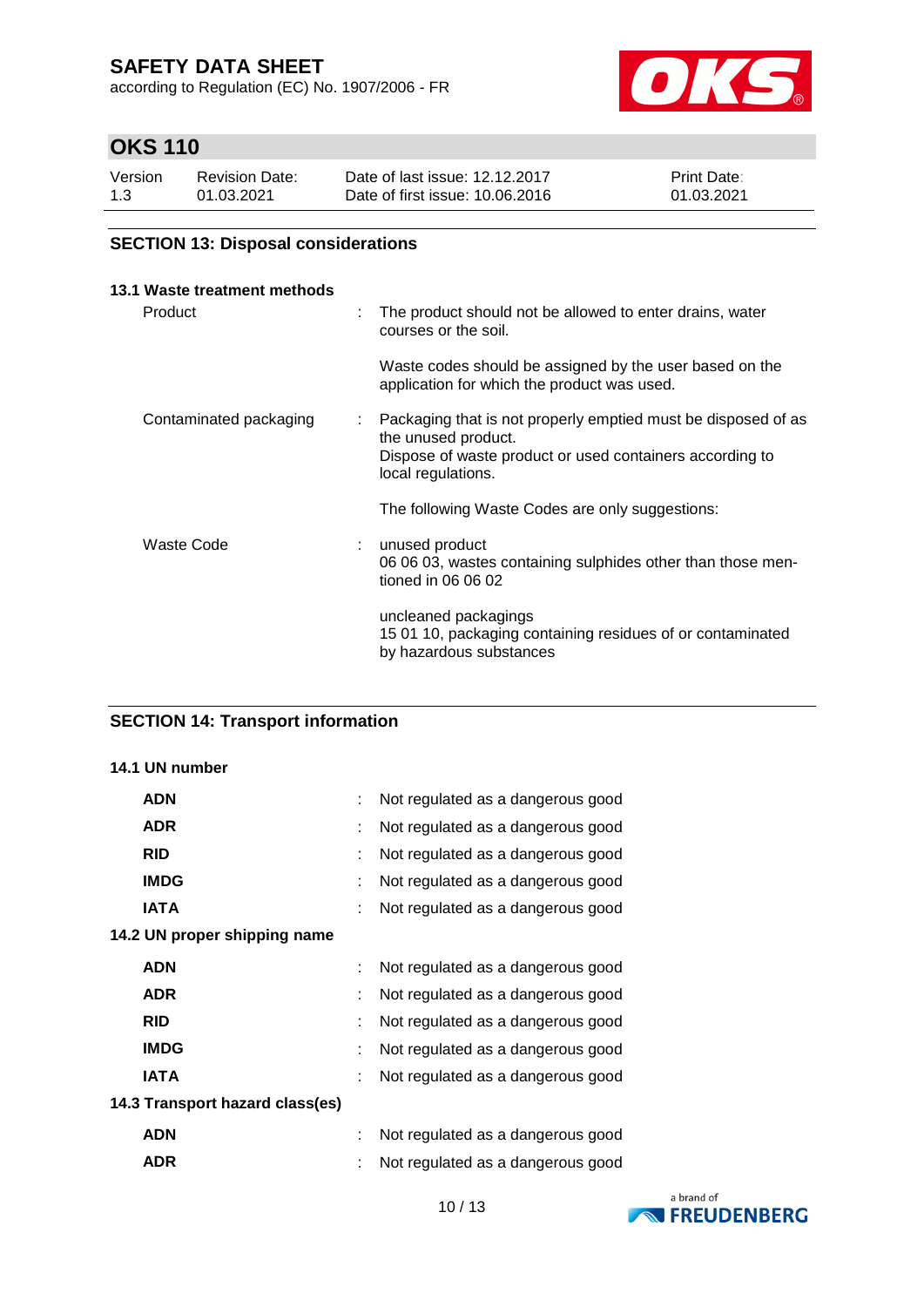according to Regulation (EC) No. 1907/2006 - FR



# **OKS 110**

| Version<br>1.3                                                          |                     | <b>Revision Date:</b><br>01.03.2021 |  | Date of last issue: 12.12.2017<br>Date of first issue: 10.06.2016 | Print Date:<br>01.03.2021 |  |
|-------------------------------------------------------------------------|---------------------|-------------------------------------|--|-------------------------------------------------------------------|---------------------------|--|
|                                                                         |                     |                                     |  |                                                                   |                           |  |
|                                                                         | <b>RID</b>          |                                     |  | Not regulated as a dangerous good                                 |                           |  |
|                                                                         | <b>IMDG</b>         |                                     |  | Not regulated as a dangerous good                                 |                           |  |
|                                                                         | <b>IATA</b>         |                                     |  | Not regulated as a dangerous good                                 |                           |  |
|                                                                         |                     | 14.4 Packing group                  |  |                                                                   |                           |  |
|                                                                         | <b>ADN</b>          |                                     |  | Not regulated as a dangerous good                                 |                           |  |
|                                                                         | <b>ADR</b>          |                                     |  | Not regulated as a dangerous good                                 |                           |  |
|                                                                         | <b>RID</b>          |                                     |  | Not regulated as a dangerous good                                 |                           |  |
|                                                                         | <b>IMDG</b>         |                                     |  | Not regulated as a dangerous good                                 |                           |  |
|                                                                         | <b>IATA (Cargo)</b> |                                     |  | Not regulated as a dangerous good                                 |                           |  |
|                                                                         |                     | <b>IATA (Passenger)</b>             |  | Not regulated as a dangerous good                                 |                           |  |
|                                                                         |                     | <b>14.5 Environmental hazards</b>   |  |                                                                   |                           |  |
|                                                                         | <b>ADN</b>          |                                     |  | Not regulated as a dangerous good                                 |                           |  |
|                                                                         | <b>ADR</b>          |                                     |  | Not regulated as a dangerous good                                 |                           |  |
|                                                                         | <b>RID</b>          |                                     |  | Not regulated as a dangerous good                                 |                           |  |
|                                                                         | <b>IMDG</b>         |                                     |  | Not regulated as a dangerous good                                 |                           |  |
|                                                                         |                     | <b>IATA (Passenger)</b>             |  | Not regulated as a dangerous good                                 |                           |  |
|                                                                         | <b>IATA (Cargo)</b> |                                     |  | Not regulated as a dangerous good                                 |                           |  |
| 14.6 Special precautions for user                                       |                     |                                     |  |                                                                   |                           |  |
|                                                                         | Not applicable      |                                     |  |                                                                   |                           |  |
| 14.7 Transport in bulk according to Annex II of Marpol and the IBC Code |                     |                                     |  |                                                                   |                           |  |
|                                                                         | <b>Remarks</b>      |                                     |  | Not applicable for product as supplied.                           |                           |  |
|                                                                         |                     | SECTION 15: Requistory information  |  |                                                                   |                           |  |

## **SECTION 15: Regulatory information**

#### **15.1 Safety, health and environmental regulations/legislation specific for the substance or mixture**

| REACH - Candidate List of Substances of Very High<br>Concern for Authorisation (Article 59). |    | : This product does not contain sub-<br>stances of very high concern (Regu-<br>lation (EC) No 1907/2006 (REACH),<br>Article 57). |
|----------------------------------------------------------------------------------------------|----|----------------------------------------------------------------------------------------------------------------------------------|
| REACH - List of substances subject to authorisation<br>(Annex XIV)                           |    | Not applicable                                                                                                                   |
| Regulation (EC) No 1005/2009 on substances that de-<br>plete the ozone layer                 |    | Not applicable                                                                                                                   |
| Regulation (EU) 2019/1021 on persistent organic pollu-<br>tants (recast)                     | ÷. | Not applicable                                                                                                                   |
| Regulation (EC) No 649/2012 of the European Parlia-                                          |    | Not applicable                                                                                                                   |

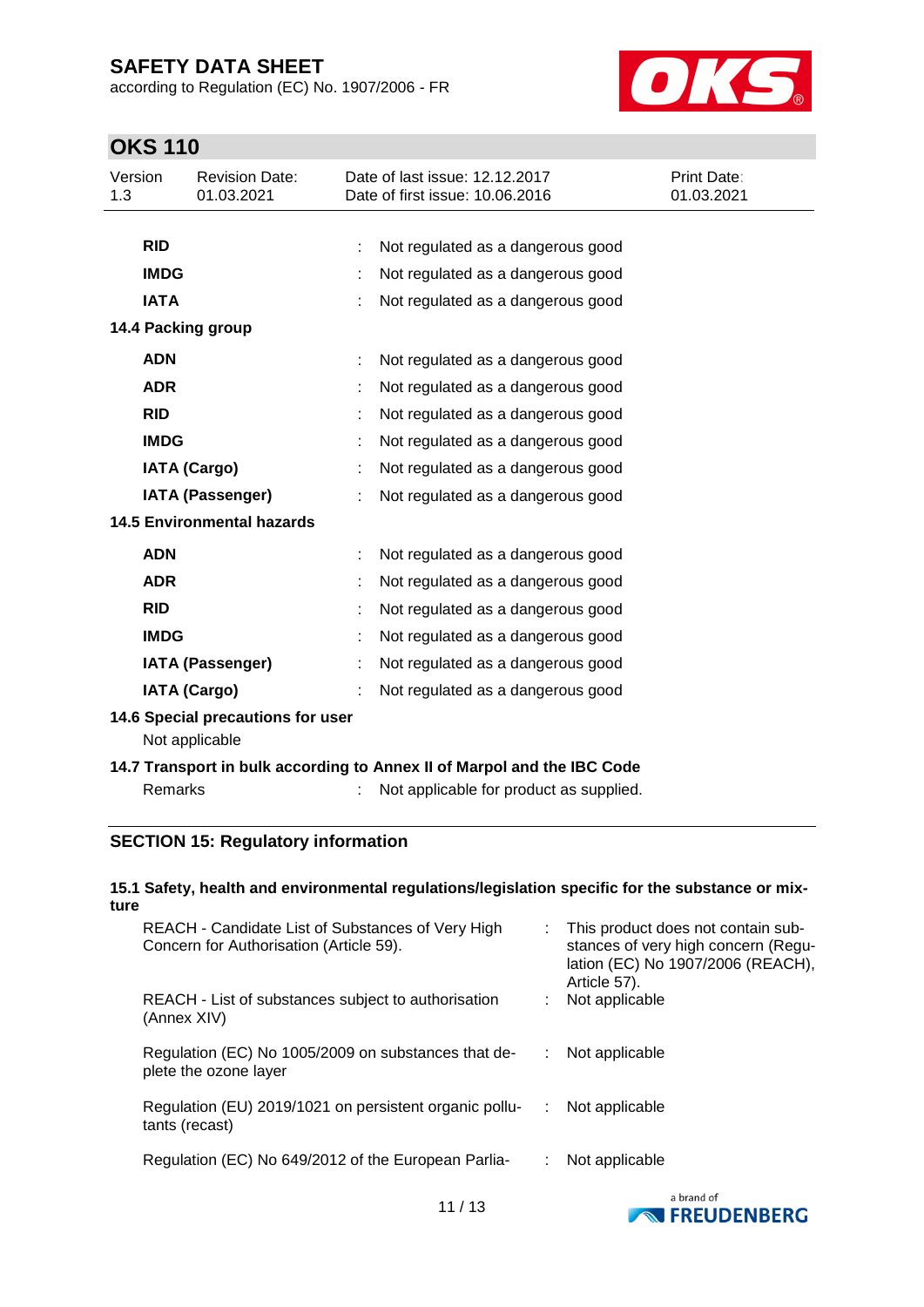according to Regulation (EC) No. 1907/2006 - FR



## **OKS 110**

| Version<br>1.3                  |                                                                                                                                                                              | <b>Revision Date:</b><br>01.03.2021          |    | Date of last issue: 12.12.2017<br>Date of first issue: 10.06.2016                                                                   | <b>Print Date:</b><br>01.03.2021 |  |  |
|---------------------------------|------------------------------------------------------------------------------------------------------------------------------------------------------------------------------|----------------------------------------------|----|-------------------------------------------------------------------------------------------------------------------------------------|----------------------------------|--|--|
|                                 | ment and the Council concerning the export and import<br>of dangerous chemicals                                                                                              |                                              |    |                                                                                                                                     |                                  |  |  |
|                                 | REACH - Restrictions on the manufacture, placing on<br>Not applicable<br>the market and use of certain dangerous substances,<br>preparations and articles (Annex XVII)       |                                              |    |                                                                                                                                     |                                  |  |  |
|                                 | Seveso III: Directive 2012/18/EU of the European Parliament and of the Council on the control of<br>major-accident hazards involving dangerous substances.<br>Not applicable |                                              |    |                                                                                                                                     |                                  |  |  |
|                                 |                                                                                                                                                                              | Occupational Illnesses (R-<br>461-3, France) | ÷. | Not applicable                                                                                                                      |                                  |  |  |
|                                 |                                                                                                                                                                              | Volatile organic compounds                   | ÷  | Directive 2010/75/EU of 24 November 2010 on industrial<br>emissions (integrated pollution prevention and control)<br>Not applicable |                                  |  |  |
| 15.2 Chemical safety assessment |                                                                                                                                                                              |                                              |    |                                                                                                                                     |                                  |  |  |

This information is not available.

#### **SECTION 16: Other information**

#### **Full text of other abbreviations**

ADN - European Agreement concerning the International Carriage of Dangerous Goods by Inland Waterways; ADR - European Agreement concerning the International Carriage of Dangerous Goods by Road; AICS - Australian Inventory of Chemical Substances; ASTM - American Society for the Testing of Materials; bw - Body weight; CLP - Classification Labelling Packaging Regulation; Regulation (EC) No 1272/2008; CMR - Carcinogen, Mutagen or Reproductive Toxicant; DIN - Standard of the German Institute for Standardisation; DSL - Domestic Substances List (Canada); ECHA - European Chemicals Agency; EC-Number - European Community number; ECx - Concentration associated with x% response; ELx - Loading rate associated with x% response; EmS - Emergency Schedule; ENCS - Existing and New Chemical Substances (Japan); ErCx - Concentration associated with x% growth rate response; GHS - Globally Harmonized System; GLP - Good Laboratory Practice; IARC - International Agency for Research on Cancer; IATA - International Air Transport Association; IBC - International Code for the Construction and Equipment of Ships carrying Dangerous Chemicals in Bulk; IC50 - Half maximal inhibitory concentration; ICAO - International Civil Aviation Organization; IECSC - Inventory of Existing Chemical Substances in China; IMDG - International Maritime Dangerous Goods; IMO - International Maritime Organization; ISHL - Industrial Safety and Health Law (Japan); ISO - International Organisation for Standardization; KECI - Korea Existing Chemicals Inventory; LC50 - Lethal Concentration to 50 % of a test population; LD50 - Lethal Dose to 50% of a test population (Median Lethal Dose); MARPOL - International Convention for the Prevention of Pollution from Ships; n.o.s. - Not Otherwise Specified; NO(A)EC - No Observed (Adverse) Effect Concentration; NO(A)EL - No Observed (Adverse) Effect Level; NOELR - No Observable Effect Loading Rate; NZIoC - New Zealand Inventory of Chemicals; OECD - Organization for Economic Co-operation and Development; OPPTS - Office of Chemical Safety and Pollution Prevention; PBT - Persistent, Bioaccumulative and Toxic substance; PICCS - Philippines Inventory of Chemicals and Chemical Substances; (Q)SAR - (Quantitative) Structure Activity Relationship; REACH - Regulation (EC) No